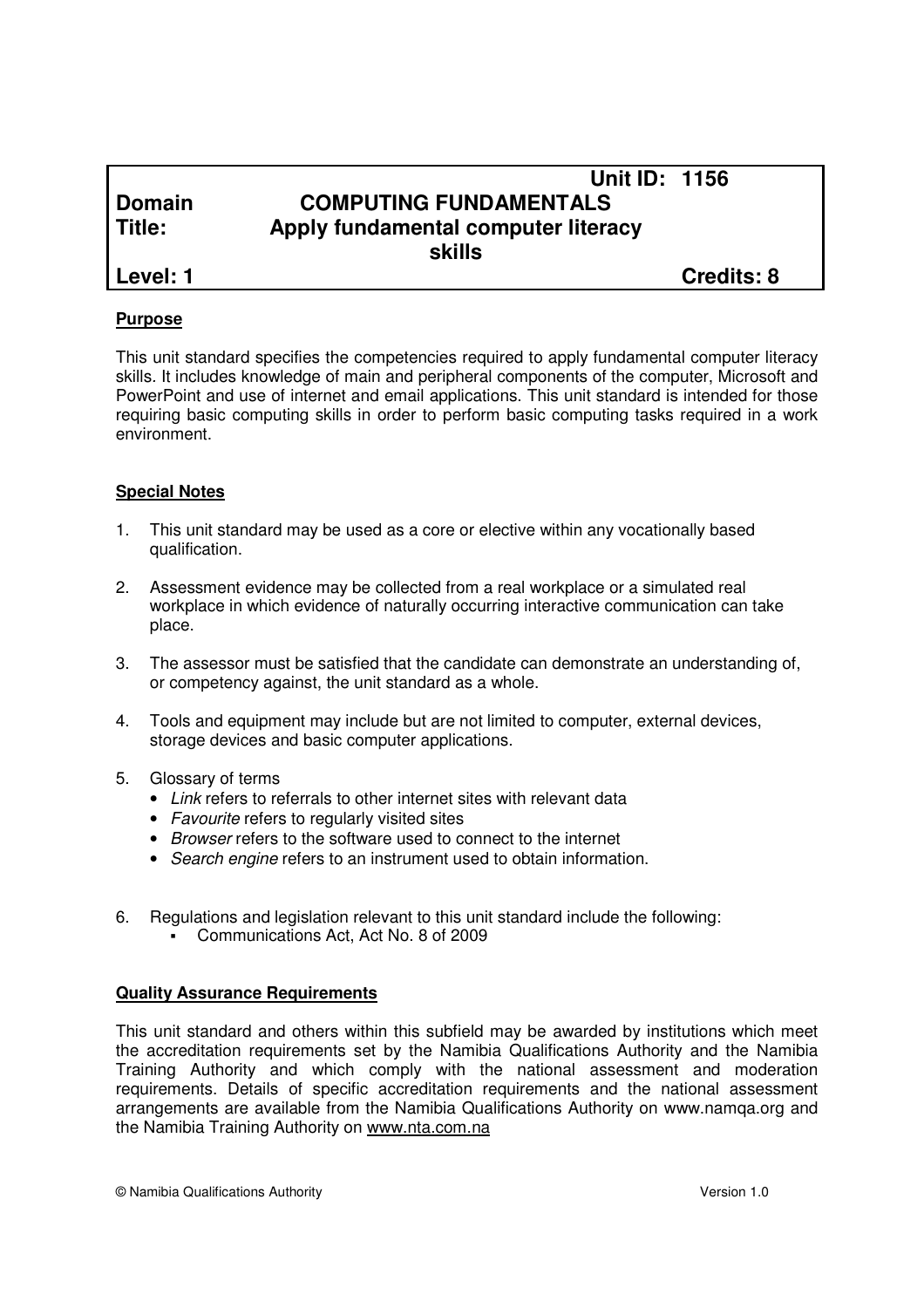# **Elements and Performance Criteria**

## **Element 1: Identify main computer components and peripheral.**

#### **Range**

Components may include but are not limited to the system unit, keyboard, monitor, mouse and printer.

## **Performance Criteria**

- 1.1 Main computer components are identified.
- 1.2 Peripheral components are identified.
- 1.3 Functions of the main components are explained.

## **Element 2: Perform Microsoft processing and PowerPoint**

#### **Range**

Formatting may include but is not limited to bold, italics, underline and alignment.

Editing may include but is not limited to copy, paste, undo, redo, cut, move and insert.

#### **Performance Criteria**

- 2.1 A basic word document is produced according to requirements.
- 2.2 A basic PowerPoint presentation is produced according to requirements.
- 2.3 Basic Excel tables and formula are created.
- 2.4 Spelling and grammar functions are used to check document text.
- 2.5 Graphics and pictures are imported into documents.
- 2.6 Documents are formatted and edited according to requirements.
- 2.7 Documents are saved, exited and retrieved correctly.
- 2.8 Documents are printed according to specifications.

#### **Element 3: Use basic internet and e-mail applications**

#### **Range**

Security features include firewalls, anti-spy and anti-virus programmes.